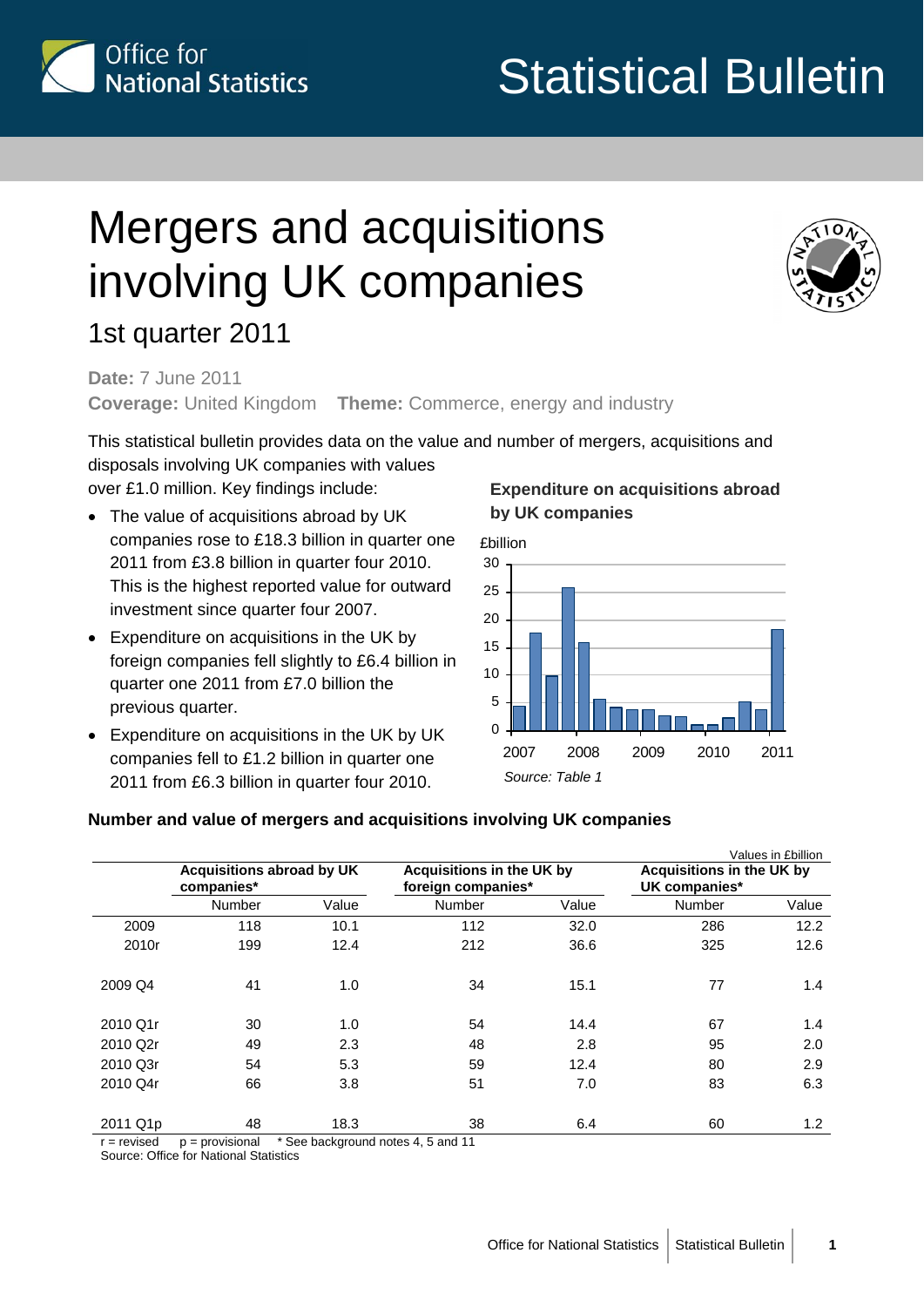### **abroad by UK companies Transactions abroad by UK companies**

#### **Number and value of transactions (Table 1)**

Expenditure on acquisitions abroad rose to £18.3 billion in quarter one 2011 from £3.8 billion in quarter four 2010. This is the highest reported value for quarterly outward investment since quarter four 2007.

This increase in the overall value was primarily due to the acquisition by International Power Plc of GDF Suez Energy International Holding Companies. This deal resulted in the subsequent acquisition of a 70 per cent stake in International Power Plc by GDF SUEZ in a 'reverse' takeover.

Despite the rise in the value of transactions, the number of acquisitions fell from the previous quarter. There were 48 acquisitions of foreign companies by UK companies with values over £1.0 million in quarter one 2011 compared with 66 in the previous quarter.

*Source: Table 1* There were 14 disposals of foreign companies by UK companies in quarter one 2011 with a total value of £1.1 billion.

#### **by UK companies\* Significant acquisitions abroad by UK companies include:**

|                                                                            | Value in £ million |                           |
|----------------------------------------------------------------------------|--------------------|---------------------------|
| Yule Catto & Co Plc acquiring PolymerLatex<br>Beteiligungsgesellschaft mbH | 376                | 150                       |
| Anglo American Plc disposing of Lisheen Zinc<br>Mine                       | $-336*$            | 125                       |
| Vedanta Resources Plc acquiring Lisheen Zinc<br>Mine                       | 336*               | 100                       |
| Candover Investments PIc disposing of Equity<br><b>Trust Holding Sarl</b>  | 289*               | 75<br>50                  |
| Misys Plc acquiring Sophis Holding<br>(Luxembourg) SCA                     | 240                | 25                        |
| RSA Insurance Group Plc acquiring GCAN<br><b>Insurance Company</b>         | 221                | 0<br>2008<br>2009<br>2007 |
| RPC Group Ltd acquiring Superfos Industries<br>A/S                         | 205                | Source: Table 1           |
| See background notes 2, 3, 6                                               |                    | * See background note 11  |

\* Value as reported in financial press or other public sources.

# **Expenditure on acquisitions**



# **Number of acquisitions abroad**





**National Statistics**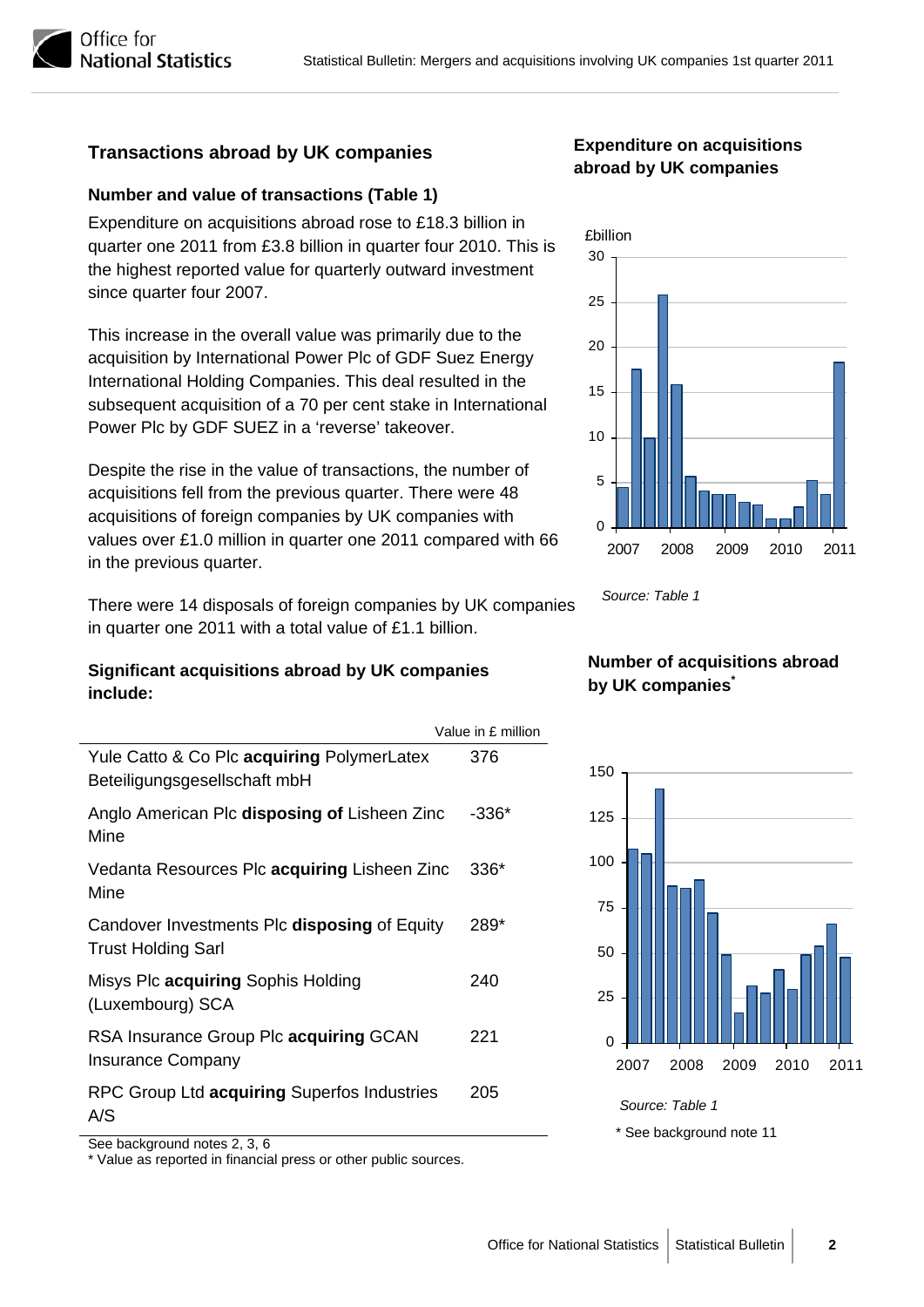### **Transactions in the UK by foreign companies Expenditure on acquisitions in**

### **the UK by foreign companies Number and value of transactions (Table 1)**

Expenditure on acquisitions abroad by UK companies fell slightly to £6.4 billion in quarter one 2011 from £7.0 billion in quarter four 2010. One large inward acquisition in quarter o ne 2011 was the acquisition of British Airways Plc by BA Holdc o S.A. This transaction was part of the merger of British Airways Plc and Iberia, Líneas Aéreas de España, S.A. to create International Airlines Group.

The number of acquisitions also fell in quarter one. There were 38 acquisitions of foreign companies by UK companies with values over £1.0 million in quarter one 2011, compared with 51 the previous quarter.

There were 12 disposals of UK companies by foreign companies in quarter one 2011 with a total value of £0.7 billion.



#### **Significant transactions in the UK by foreign companies include:**

|                                                                      | Value in £ million |
|----------------------------------------------------------------------|--------------------|
| General Electric Company acquiring<br><b>Wellstream Holdings Plc</b> | 800                |
| Laxey Partners Ltd disposing of Laxey<br>Logistics Ltd               | 209*               |
| Norbert Dentressangle S.A acquiring Laxey<br>Logistics Ltd           | 209*               |

See background notes 2, 3 ,4 Value as reported in financial press or other public sources.

**Number of acquisitions in the UK by foreign companies\***





Office for

**National Statistics**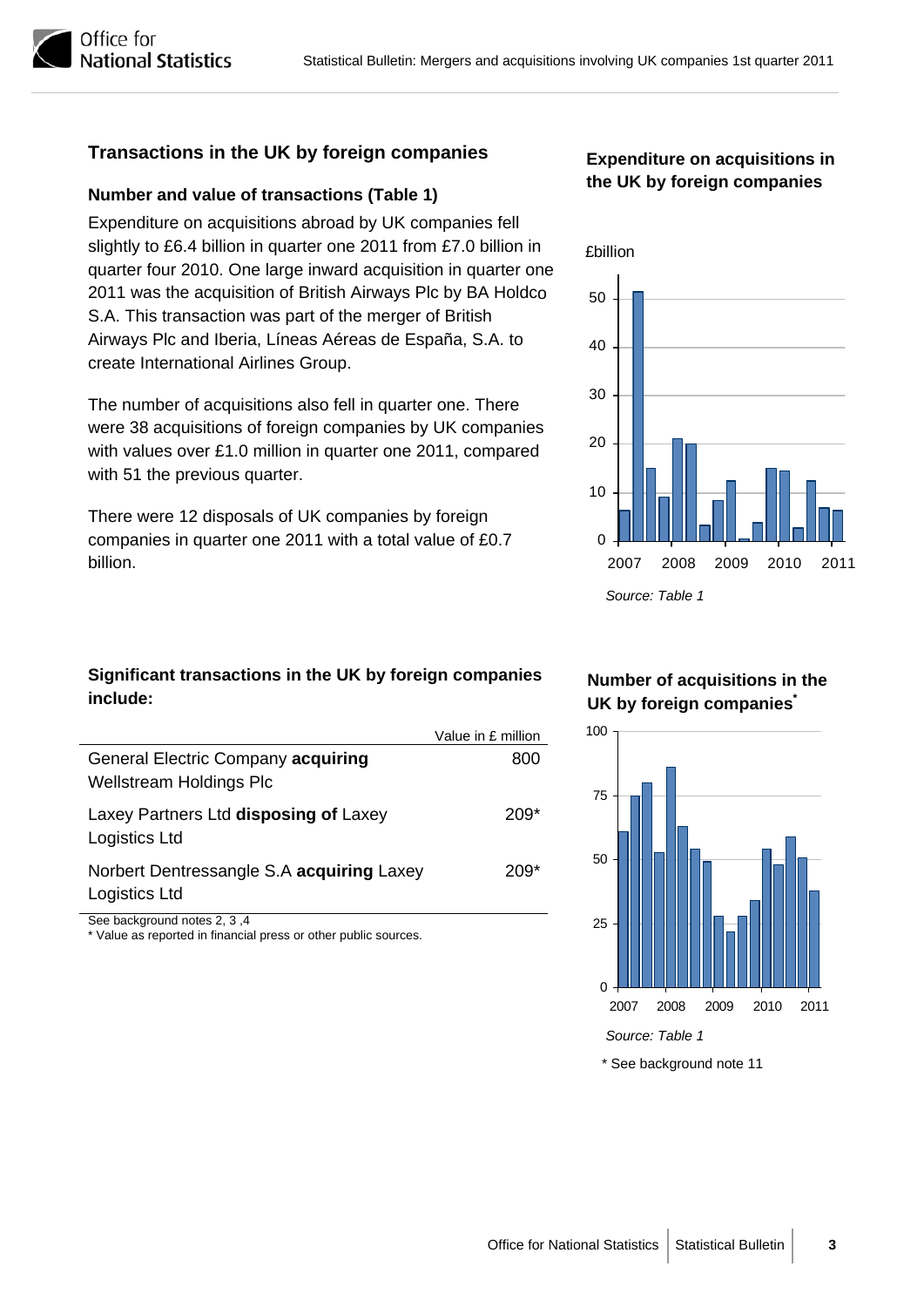#### **Transactions in the UK by UK companies**

#### **Number and value of transactions (Table 8)**

Expenditure on acquisitions in the UK by UK companies fell to £1.2 billion in quarter one 2011 from £6.3 billion in quarter four 2010, the lowest value since quarter two 2009 and the second lowest value since quarter three 1992.

The largest domestic transaction in quarter one 2011 was the acquisition by BTG Plc of Biocompatibles International Plc for a reported value of £0.2 billion.

The number of acquisitions also fell in quarter one 2011. T here were 60 acquisitions of UK companies by other UK compan ies with values over £1.0 million in quarter one 2011, compared with 83 the previous quarter. These transactions consisted o f 43 acquisitions of independent companies and 17 transactions by company groups involving their subsidiaries.

#### **Significant transactions in the UK by UK companies include:**

|                                                                      | Value in £ million |
|----------------------------------------------------------------------|--------------------|
| BTG Plc acquiring Biocompatibles International<br><b>PIc</b>         | 172                |
| Acromas Holdings Ltd acquiring Nestor<br><b>Healthcare Group Plc</b> | 133                |
| $Q_{\text{max}}$ is a set of the set of $Q_{\text{max}}$             |                    |

See background notes 2, 3, 5 Value as reported in financial press or other public sources.

#### **Expenditure on acquisitions in the UK by UK companies**



#### **Number of acquisitions in the UK by UK companies\***



*Source: Table 8* 

<sup>\*</sup> See background note 11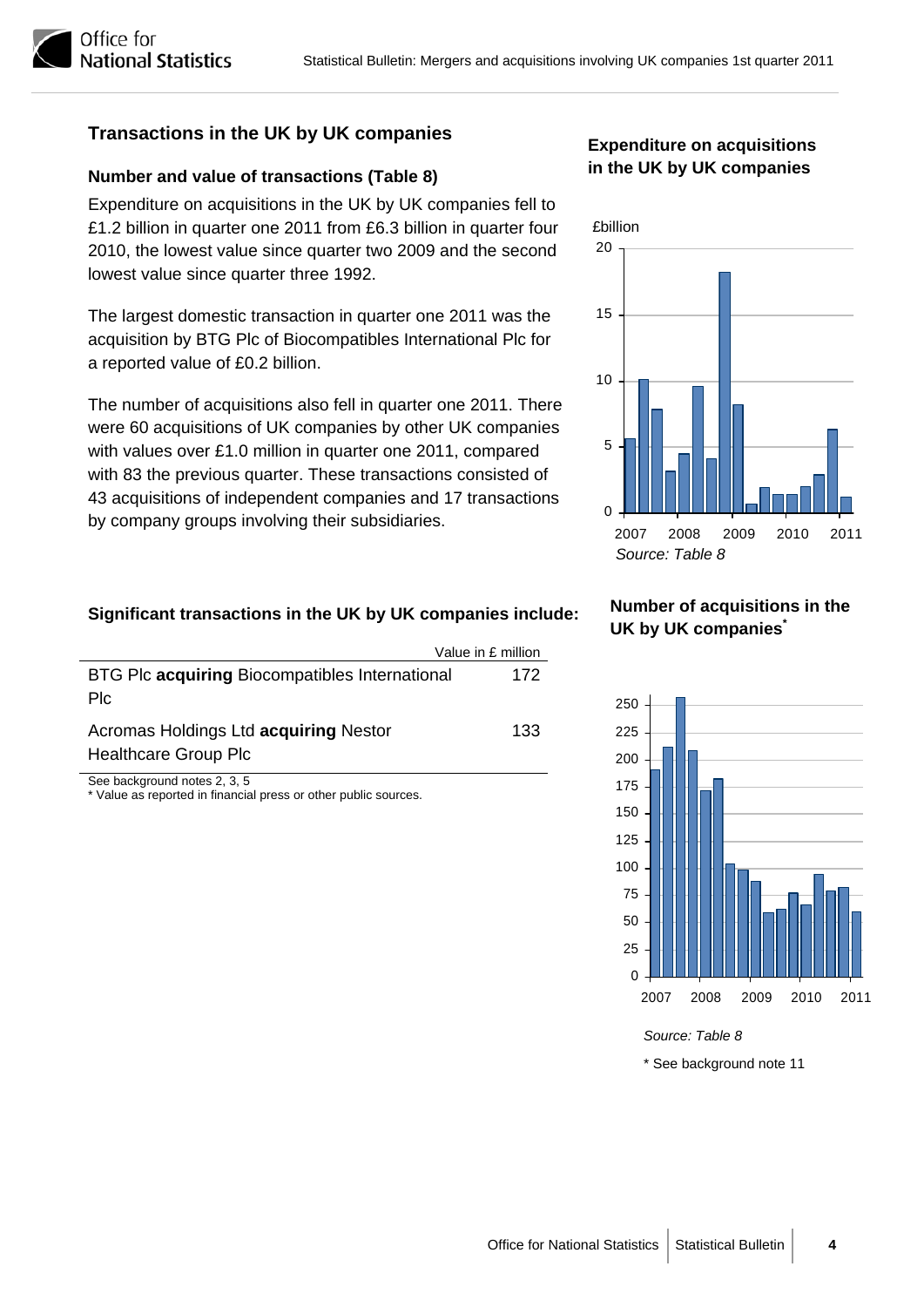#### **Background Notes**

#### **Basic quality information**

1. Link to Summary Quality Report: *A Summary Quality Report for Mergers and Acquisitions* can be found at [www.ons.gov.uk/about-statistics/methodology-and-quality/quality/qual-info](http://www.ons.gov.uk/about-statistics/methodology-and-quality/quality/qual-info-economic-social-and-bus-stats/quality-reports-for-business-statistics/index.html)[economic-social-and-bus-stats/quality-reports-for-business-statistics/index.html](http://www.ons.gov.uk/about-statistics/methodology-and-quality/quality/qual-info-economic-social-and-bus-stats/quality-reports-for-business-statistics/index.html). This report describes in detail the intended uses of the statistics presented in this publication, their general quality and the methods used to produce them.

#### **Relevance to users**

2. Source of data: The information collected is based on reports in the financial press; specialist magazines; company and financial websites supplemented by special surveys to businesses to determine the form, value and timing of each transaction.

If the information is not yet in the public domain then such transactions may not be reflected in the analysis. Where full information has not yet been received on the details of the acquisition or disposal the value of the transaction indicated in the public domain is used as an interim estimate.

The data shown in this release relate solely to mergers and acquisitions undertaken by companies: deals relating to natural persons are not included.

#### **Significant transactions**

3. These tables show the reported figures for a selection of significant transactions which occurred in the quarter, where 'significance' is defined as the absolute value of the deal. The figures shown are usually the ones available from the financial press or other sources in the public domain although occasionally, with the consent of the company, the value returned to Office for National Statistics (ONS) is used in the tables instead of the press reported figure. If the company's consent cannot be obtained then the deal is excluded. Occasionally, therefore, a large deal may be missing from the lists so it is best to regard these tables as an indication of the ranking of deals rather than a completely exhaustive listing. Press reported figures often differ to some extent from those supplied by companies to ONS and it is the latter which are used in compiling statistical aggregates in tables 1-10. Included in the prices quoted in the tables of significant transactions is the total published price paid for the company excluding any assumed debt where known. Deferred payments are included in the reported price even if the payment is made in a different quarter.

#### **Types of transactions covered**

4. **Cross border acquisitions** denotes transactions where a company in one country acquires, either directly or indirectly, a controlling interest in a company in another country.

**Direct transactions** are those where a company in one country acquires a controlling interest in a company incorporated in another country.

**Indirect transactions** are those where a company uses an existing foreign subsidiary to acquire a controlling interest in a company incorporated in another country. The acquiring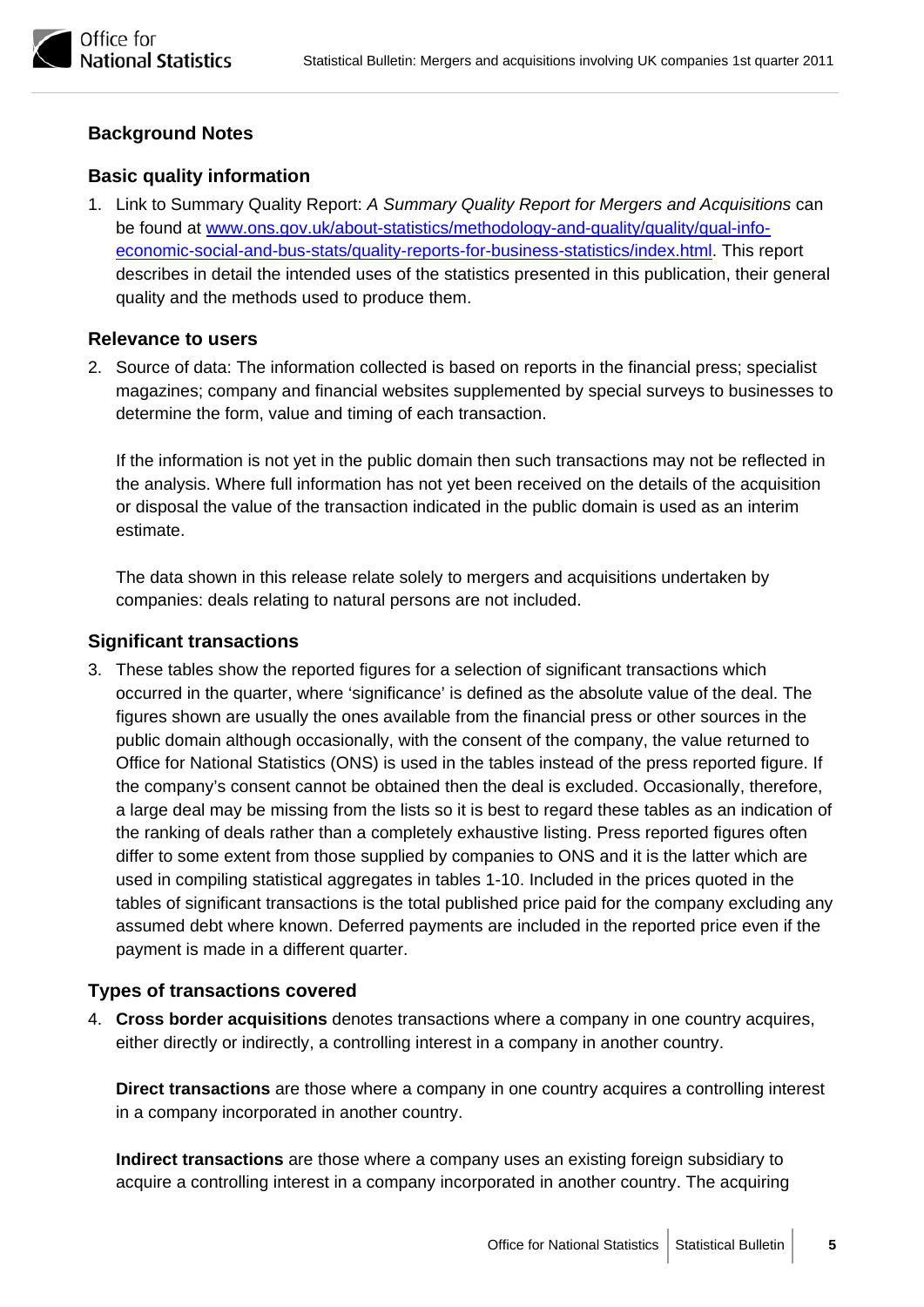

foreign intermediate company may be located in the same country in which the acquisition is being made or in a different country.

5. **Acquisitions within the UK by UK companies:** This denotes mergers and acquisitions involving only UK registered companies.

Where the acquired company was a subsidiary of another company the transaction is classified as a sale between company groups.

The phrase 'acquisitions in the UK by UK companies' refers to deals where the ultimate ownership remains in the UK. Consequently, this heading does not cover the total number or value of deals where a UK company is the acquirer. Where a foreign company acquires a UK company and achieves that acquisition by means of one of its existing UK subsidiaries that deal is shown as part of the data under 'acquisitions in the UK by foreign companies'.

#### **Financing**

6. This statistical bulletin provides details of the application of funds to effect mergers and acquisitions and the proceeds raised from disinvestments and demergers.

For indirect foreign transactions there is the added complication of considering the movements of funds either as capital injection or in the form of loans between parent companies and their foreign subsidiaries making the acquisition. Occasionally, the foreign subsidiary obtains the funds required partly or entirely outside the UK from sources such as:

- a. Own resources
- b. Borrowing from banks and other local sources
- c. Share, bond and other capital or notes issued abroad

A transaction may be funded by more than one method.

#### **Accuracy**

7. Revisions to earlier periods: Data for quarters one, two, three and four 2010 have been revised in the light of new information. Subsequently revisions to past 2010 quarterly and annual data have been published in this statistical bulletin. Principle reasons for revisions are outlined in the Summary Quality Report linked in section 1 of the background notes.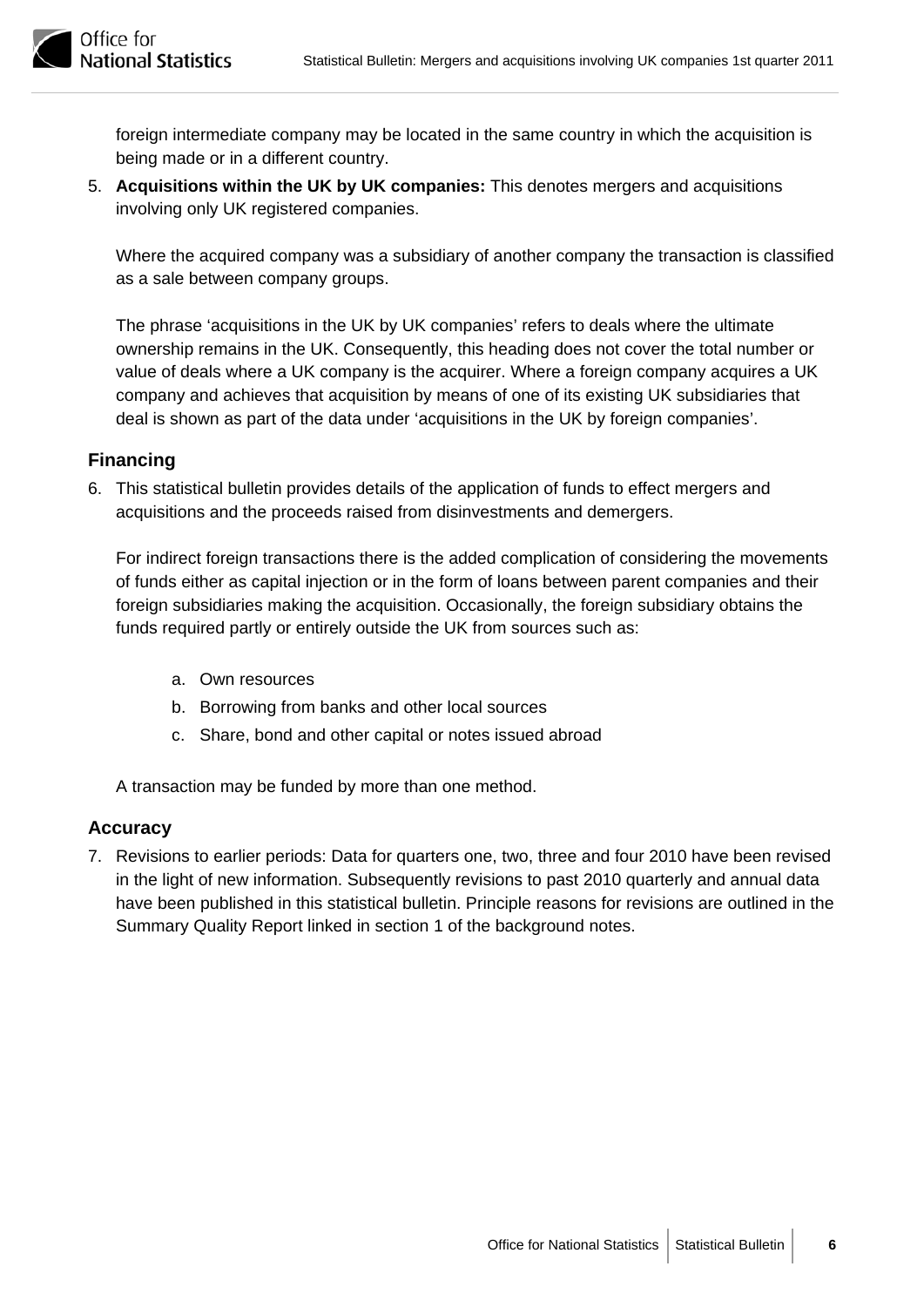#### **Response rates**

#### 8. **Cross-border mergers and acquisitions (CBAM)** *inwards*

Statistics of sample size – last survey conducted:

| Reference Period:               | Quarter 4 2010 | Quarter 1 2011 |
|---------------------------------|----------------|----------------|
| Response Rate (%):              | 73r            | 74p            |
| $r =$ revised $p =$ provisional |                |                |

#### 9. **Cross-border mergers and acquisitions (CBAM)** *outwards*

Statistics of sample size – latest survey conducted:

| Reference Period:               | Quarter 4 2010 | Quarter 1 2011 |
|---------------------------------|----------------|----------------|
| Response Rate (%):              | 74r            | 81 p           |
| $r =$ revised $p =$ provisional |                |                |

#### 10. **Domestic mergers and acquisitions (DAM)**

Statistics of sample size – latest survey conducted:

| <b>Reference Period:</b>        | Quarter 4 2010 | Quarter 1 2011 |
|---------------------------------|----------------|----------------|
| Response Rate (%):              | 88r            | 79p            |
| $r =$ revised $p =$ provisional |                |                |

#### **Notes to tables**

- 11. The deal identification threshold has been increased at quarter one 2010 to a value of £1.0 million from a previous value of £0.1 million. As a consequence there will be a discontinuity in the number of deals reported at quarter one 2010.
- 12. Symbols used in the tables are:
	- .. Figure suppressed to avoid disclosure of information relating to individual enterprises.
	- Nil or less than half the final digit shown.
- 13. The sum of constituent items in tables may not always agree exactly with the totals shown due to rounding.

#### **Following ONS**

14. Follow us on [www.twitter.com/statisticsONS](http://www.twitter.com/statisticsONS) or on [Facebook.com/statisticsONS.](http://www.facebook.com/statisticsONS)

#### **Triennial Review**

15. We are currently conducting a review of the mergers and acquisitions surveys used to compile this statistical bulletin and we are inviting comments from everyone who uses the information we provide. If you would like to comment on how you use the information contained in this statistical bulletin or give your opinion of its quality and reliability, please contact Caroline Marks on 01633 456646 or email [caroline.marks@ons.gsi.gov.uk](mailto:caroline.marks@ons.gsi.gov.uk)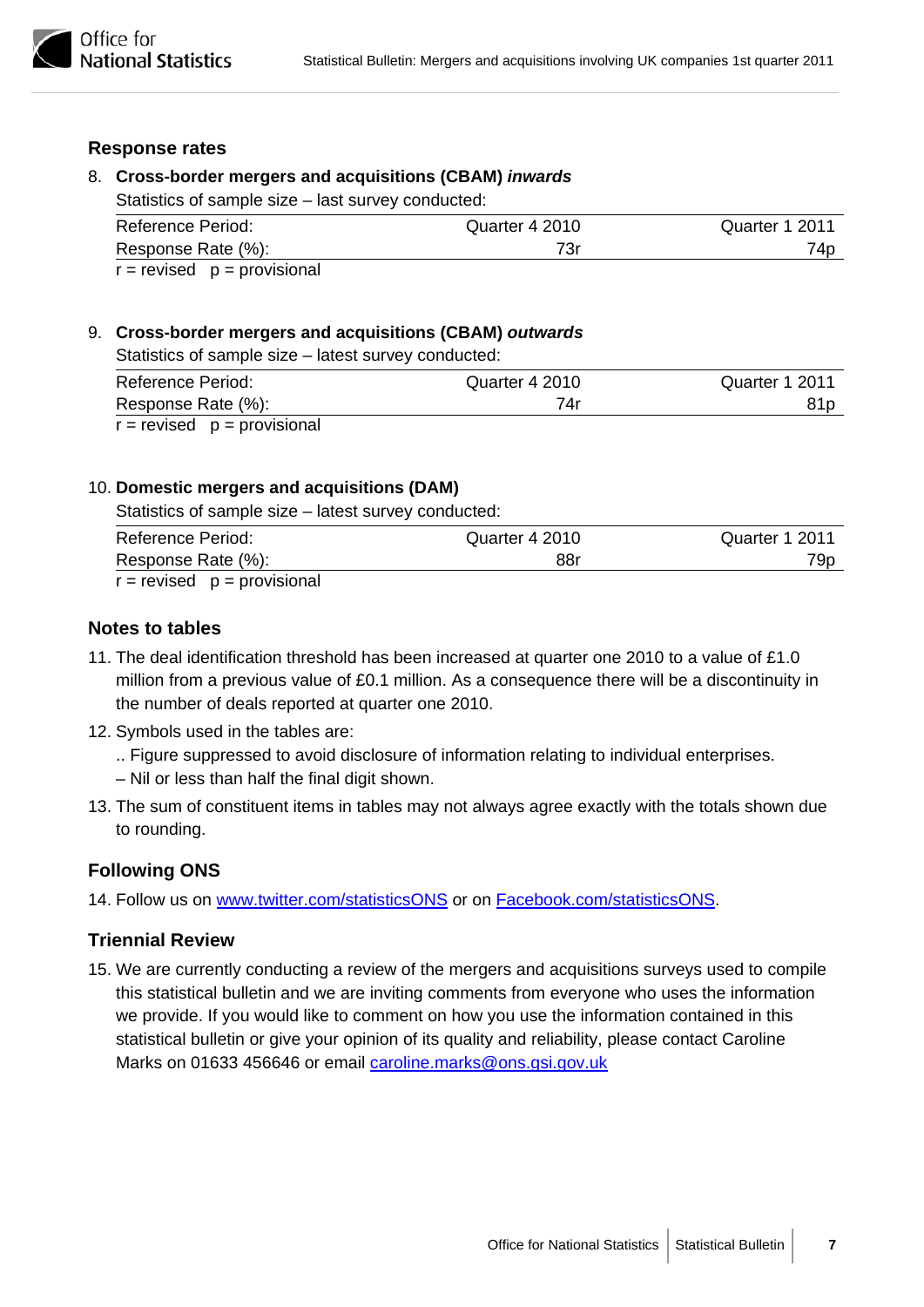

#### **Publication Policy**

- 16. Complete runs of series in this release are available to download free of charge at [www.statistics.gov.uk/statbase/tsdintro.asp.](http://www.statistics.gov.uk/statbase/tsdintro.asp) Alternatively, for low-cost tailored data call Online Services on 020 7533 5675 or email tailored@statistics.gov.uk
- 17. Details of the policy governing the release of new data are available from the Media Relations Office.
- 18. ONS will launch its new website on 28 August 2011, postponed from the original date of 30 April 2011. The new website will improve the way users can access our statistics, but many existing bookmarks and links will no longer work and users will need to update them. Find out more at [www.ons.gov.uk/about/what-we-do/programmes---projects/web](http://www.ons.gov.uk/about/what-we-do/programmes---projects/web-development/index.html)[development/index.html](http://www.ons.gov.uk/about/what-we-do/programmes---projects/web-development/index.html)
- 19. National Statistics are produced to high professional standards set out in the Code of Practice for Official Statistics. They undergo regular quality assurance reviews to ensure that they meet customer needs. They are produced free from any political interference.

© Crown copyright 2011.

You may re-use this information (not including logos) free of charge in any format or medium, under the terms of the Open Government Licence.

To view this licence, go to [www.nationalarchives.gov.uk/doc/open-government-licence/](http://www.nationalarchives.gov.uk/doc/open-government-licence/) or write to the Information Policy Team, The National Archives, Kew, London TW9 4DU

email: [psi@nationalarchives.gsi.gov.uk](mailto:psi@nationalarchives.gsi.gov.uk)

…………………………………………………………………………………………………………

#### **Next publication:**

Tuesday 6 September 2011

#### **Issued by:**

Office for National Statistics, Government Buildings, Cardiff Road, Newport NP10 8XG

#### **Media contact:**

Tel: Media Relations Office 0845 6041858 Emergency on-call 07867 906553 Email: media.relations@ons.gsi.gov.uk

#### **Statistical contact:**

- Tel: Richard Tonkin 01633 456082 Email: [richard.tonkins@ons.gsi.gov.uk](mailto:richard.tonkins@ons.gsi.gov.uk)
- **Website: [www.ons.gov.uk](http://www.ons.gov.uk/)**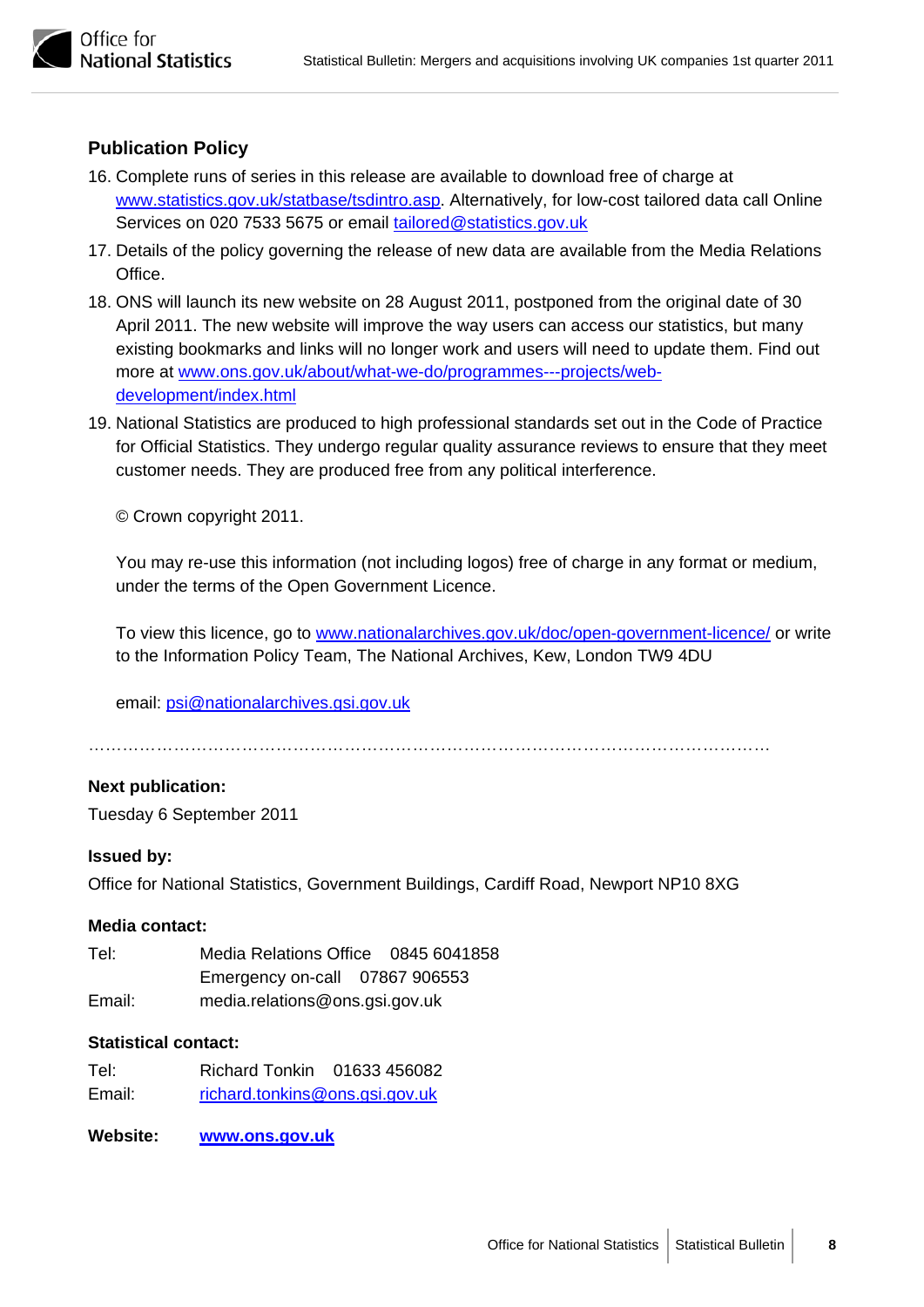|                      |                 |                   | Transactions abroad by UK companies |                      | Transactions in the UK by foreign companies 1 |                      |                  |                      |
|----------------------|-----------------|-------------------|-------------------------------------|----------------------|-----------------------------------------------|----------------------|------------------|----------------------|
|                      | Acquisitions    |                   | <b>Disposals</b>                    |                      | Acquisitions                                  |                      | <b>Disposals</b> |                      |
|                      | Number          | Value             | Number                              | Value                | Number                                        | Value                | Number           | Value                |
|                      | CBAQ            | CBBI              | CBAS                                | <b>CBBT</b>          | CBAU                                          | <b>CBCQ</b>          | <b>CBAW</b>      | CBDB                 |
| 2001                 | 371             | 41 473            | 139                                 | 28 4 94              | 162                                           | 24 3 8 2             | 62               | 4 4 6 4              |
| 2002                 | 262             | 26 6 26           | 128                                 | 7074                 | 117                                           | 16798                | 60               | 7912                 |
| 2003                 | 243             | 20756             | 136                                 | 8643                 | 129                                           | 9 3 0 9              | 55               | 3620                 |
| 2004                 | 305             | 18709             | 118                                 | 5485                 | 178                                           | 29 9 28              | 54               | 5514                 |
| 2005                 | 365             | 32732             | 110                                 | 12 6 68              | 242                                           | 50 280               | 61               | 8 3 8 7              |
| 2006                 | 405             | 37 412            | 89                                  | 21 214               | 259                                           | 77 750               | 55               | 14 208               |
| 2007                 | 441             | 57814             | 104                                 | 10 2 21              | 269                                           | 82 121               | 66               | 7 5 24               |
| 2008                 | 298             | 29 670            | 71                                  | 12 062               | 252                                           | 52 552               | 49               | 5 1 3 9              |
| 2009                 | 118             | 10 148            | 37                                  | 5 1 0 1              | 112                                           | 31 984               | 38               | 7820                 |
| 2010                 | $199^{\dagger}$ | $12414^{\dagger}$ | $73^{\dagger}$                      | $11411$ <sup>t</sup> | $212^{t}$                                     | $36643$ <sup>1</sup> | $58^{\dagger}$   | $9891$ <sup>t</sup>  |
|                      |                 |                   |                                     |                      |                                               |                      |                  |                      |
| 2007 Q2              | 105             | 17617             | 39                                  | 1798                 | 75                                            | 51 511               | 26               | 5 2 7 4              |
| Q3                   | 141             | 9873              | 23                                  | 3887                 | 80                                            | 15 044               | 12               | 903                  |
| Q <sub>4</sub>       | 87              | 25 818            | 19                                  | 1 0 6 8              | 53                                            | 9 1 7 2              | 14               | 709                  |
| 2008 Q1              | 86              | 15 946            | 15                                  | 787                  | 86                                            | 21 086               | 16               | 766                  |
| Q2                   | 91              | 5729              | 19                                  | 5 2 1 0              | 63                                            | 19 964               | 17               | 2 1 4 0              |
| Q3                   | 72              | 4 2 4 7           | 19                                  | 4691                 | 54                                            | 3 2 2 8              | 11               | 568                  |
| Q <sub>4</sub>       | 49              | 3748              | 18                                  | 1 3 7 4              | 49                                            | 8 2 7 4              | 5                | 1 6 6 5              |
| 2009 Q1              | 17              | 3744              | 13                                  | 1 2 9 9              | 28                                            | 12 3 54              | 6                | 2 1 5 7              |
| Q2                   | 32              | 2811              | 7                                   | 726                  | 22                                            | 645                  | 11               | 236                  |
| Q <sub>3</sub>       | 28              | 2574              | $\overline{7}$                      | $\cdot$ .            | 28                                            | 3 9 3 4              | 8                | 2715                 |
| Q <sub>4</sub>       | 41              | 1019              | 10                                  | $\ldots$             | 34                                            | 15 051               | 13               | 2712                 |
| 2010 Q1 <sup>2</sup> | $30^{\dagger}$  | $1027^{\dagger}$  | $13^{\dagger}$                      | $2790^{\dagger}$     | 54                                            | 14 371               | 8                | 332                  |
| Q2                   | 49              | 2 2 9 3           | 18                                  | 866                  | 48 <sup>†</sup>                               | $2841^{\dagger}$     | 15               | 1 0 9 2              |
| Q <sub>3</sub>       | 54              | 5 3 0 8           | 18                                  | 4 1 8 9              | 59                                            | 12 4 05              | 19 <sup>†</sup>  | $3,448$ <sup>†</sup> |
| Q <sub>4</sub>       | 66              | 3786              | 24                                  | 3566                 | 51                                            | 7 0 26               | 16               | 5019                 |
| 2011 Q1              | 48              | 18 299            | 14                                  | 1 1 3 2              | 38                                            | 6 3 9 4              | 12               | 707                  |

### **2 Mergers and acquisitions abroad by UK companies: source of funding**

£million Total 3 **Direct transactions Direct transactions Indirect transactions of which:** Funds paid directly **Funded by loan** Funds raised<br>by UK parent from UK parent locally abroad from UK parent Number Value Number Value Number Value Number Value CBAQ CBBI CBBU CBBV CBBW CBBX CBBY CBBZ 2001 371 41 473 268 29 545 90 8 003 35 3 925 2002 262 26 626 185 17 000 52 5 556 44 4 070 2003 243 20 756 161 13 043 54 5 422 47 2 291 2004 305 18 709 186 9 250 69 8 076 71 1 383 2005 365 32 732 239 20 234 69 5 511 83 6 987 2006 405 37 412 277 28 800 96 5 498 54 3 114 2007 441 57 814 289 34 880 105 14 814 66 8 120 2008 298 29 670 196 17 972 75 6 688 44 5 010 2009 118 10 148 97 7 456 17 2 530 11 162  $2010$   $199^{\dagger}$   $12\,414^{\dagger}$   $149^{\dagger}$   $10\,507^{\dagger}$   $38^{\dagger}$   $1\,166^{\dagger}$   $26^{\dagger}$   $741^{\dagger}$ 

† Indicates earliest revision, if any.

Disclosive data indicated by ..

1 Includes acquisitions by foreign companies routed through their UK subsidiary companies

2 The deal identification threshold has been increased at Q1 2010 from £0.1m to £1.0m and as a consequence there is a discontinuity in the number of transactions reported.

3 Where a transaction is funded in more than one way, it is included in 'Number' in each method but only once in 'Total'. Therefore numbers may not sum exactly across the columns.

4 Transactions for which details about financing have not been confirmed are included amongst direct transactions. The figures are subsequently revised when details become available.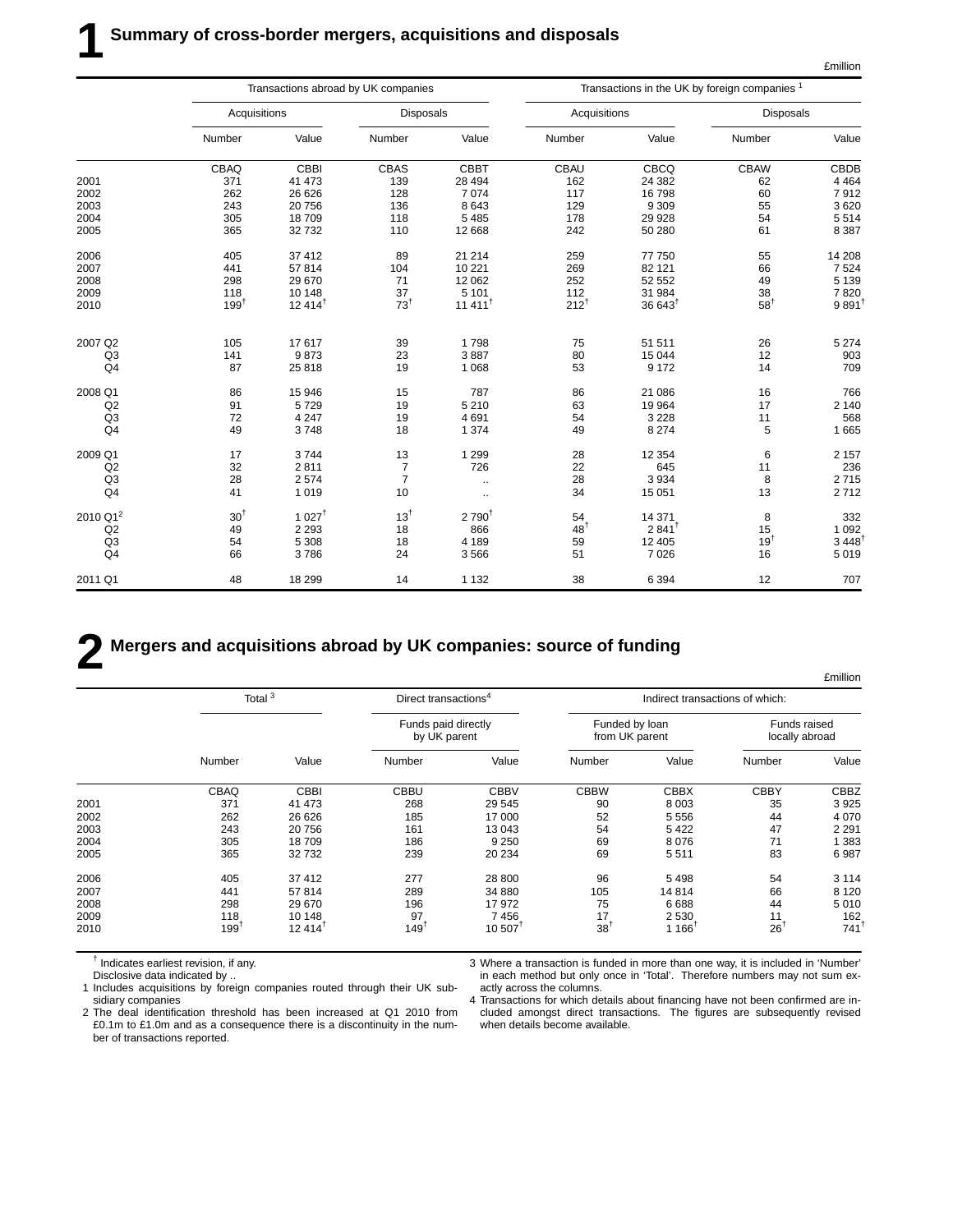### **3 Disposals abroad by UK companies: funds realised**

|      | Total <sup>1</sup> |                       | Direct transactions <sup>2</sup>    |                      | Indirect transactions of which:        |             |                       |                      |  |
|------|--------------------|-----------------------|-------------------------------------|----------------------|----------------------------------------|-------------|-----------------------|----------------------|--|
|      |                    |                       | Funds paid directly<br>to UK parent |                      | Repayment of loan made<br>by UK parent |             | Funds retained abroad |                      |  |
|      | Number             | Value                 | Number                              | Value                | Number                                 | Value       | Number                | Value                |  |
|      | CBAS               | <b>CBBT</b>           | <b>CBCA</b>                         | CBCB                 | CBCC                                   | <b>CBCD</b> | <b>CBCE</b>           | <b>CBCF</b>          |  |
| 2001 | 139                | 28 4 94               | 102                                 | 22 875               | 17                                     | 582         | 40                    | 5 0 3 7              |  |
| 2002 | 128                | 7074                  | 103                                 | 5709                 | $\cdot\cdot$                           | $\cdots$    | $\cdot$ .             | $\cdot$ .            |  |
| 2003 | 136                | 8643                  | 105                                 | 6920                 | 12                                     | 1 264       | 28                    | 459                  |  |
| 2004 | 118                | 5485                  | 87                                  | 3 2 9 4              | 17                                     | 931         | 21                    | 1 2 6 0              |  |
| 2005 | 110                | 12 668                | 85                                  | 6 5 3 0              | 13                                     | 923         | 22                    | 5 2 1 5              |  |
| 2006 | 89                 | 21 214                | 65                                  | 17 602               | 20                                     | 1860        | 21                    | 1752                 |  |
| 2007 | 104                | 10 2 21               | 87                                  | 7650                 | 8                                      | 1 393       | 20                    | 1 1 7 8              |  |
| 2008 | 71                 | 12 062                | 54                                  | 7 3 8 4              | 9                                      | 1021        | 15                    | 3657                 |  |
| 2009 | 37                 | 5 1 0 1               | 33                                  | 4 1 9 8              | 2                                      | $\cdots$    | 3                     |                      |  |
| 2010 | 73 <sup>†</sup>    | $11.411$ <sup>T</sup> | 59                                  | $8.423$ <sup>†</sup> | 4                                      | 71          | $15^{\dagger}$        | $2.917$ <sup>t</sup> |  |
|      |                    |                       |                                     |                      |                                        |             |                       |                      |  |

### **4 Mergers and acquisitions in the UK by foreign companies: source of funding**

|                      |                        | Indirect transactions of which: |                                        |              | Direct transactions <sup>2</sup>                |                   | Total <sup>1</sup> |      |  |
|----------------------|------------------------|---------------------------------|----------------------------------------|--------------|-------------------------------------------------|-------------------|--------------------|------|--|
|                      | Funds raised in the UK |                                 | Funded by Ioan<br>from foreign company |              | Funds paid directly to UK<br>by foreign company |                   |                    |      |  |
| Value                | Number                 | Value                           | Number                                 | Value        | Number                                          | Value             | Number             |      |  |
| <b>CBIC</b>          | CBIB                   | <b>CBIA</b>                     | <b>CBHZ</b>                            | <b>CBDD</b>  | <b>CBDC</b>                                     | <b>CBCQ</b>       | <b>CBAU</b>        |      |  |
| 4888                 | 36                     | 7797                            | 33                                     | 11 697       | 113                                             | 24 3 8 2          | 162                | 2001 |  |
| 890                  | 9                      | 2 1 7 9                         | 25                                     | 13729        | 93                                              | 16798             | 117                | 2002 |  |
| 3 2 9 8              | 34                     | 3033                            | 37                                     | 2978         | 76                                              | 9 3 0 9           | 129                | 2003 |  |
| 3504                 | 36                     | 2897                            | 39                                     | 23 5 27      | 128                                             | 29 9 28           | 178                | 2004 |  |
| 6708                 | 45                     | 11 379                          | 61                                     | 32 193       | 175                                             | 50 280            | 242                | 2005 |  |
| 18 049               | 57                     | 6 1 2 3                         | 63                                     | 53 578       | 178                                             | 77 750            | 259                | 2006 |  |
| 12705                | 63                     | 6941                            | 52                                     | 62 475       | 200                                             | 82 121            | 269                | 2007 |  |
| 7712                 | 53                     | 8739                            | 50                                     | 36 101       | 179                                             | 52 552            | 252                | 2008 |  |
|                      | 10                     | $\cdots$                        | 20                                     | 21 091       | 87                                              | 31 984            | 112                | 2009 |  |
| $1.416$ <sup>t</sup> | $34^{\dagger}$         | 1687                            | 36                                     | $33.540^{1}$ | $161$ <sup>T</sup>                              | $36643^{\dagger}$ | $212^{t}$          | 2010 |  |

## **5 Disposals in the UK by foreign companies: funds realised**

|      | Total <sup>1</sup> |                     | Direct transactions <sup>2</sup>         |                      | Indirect transactions of which:        |                 |                             |                   |  |
|------|--------------------|---------------------|------------------------------------------|----------------------|----------------------------------------|-----------------|-----------------------------|-------------------|--|
|      |                    |                     | Funds paid directly<br>to foreign parent |                      | Repayment of loan to<br>foreign parent |                 | Funds retained<br>in the UK |                   |  |
|      | Number             | Value               | Number                                   | Value                | Number                                 | Value           | Number                      | Value             |  |
|      | <b>CBAW</b>        | <b>CBDB</b>         | <b>CBID</b>                              | <b>CBIE</b>          | <b>CBIF</b>                            | <b>CBIG</b>     | <b>CBIH</b>                 | <b>CBII</b>       |  |
| 2001 | 62                 | 4 4 6 4             | 40                                       | 1528                 |                                        | 504             | 23                          | 2 4 3 2           |  |
| 2002 | 60                 | 7912                | 49                                       | 4 2 1 7              | 3                                      | 85              | 14                          | 3610              |  |
| 2003 | 55                 | 3620                | 39                                       | 994                  | $\cdot$ .                              | $\cdot$ .       | $\cdot$ .                   |                   |  |
| 2004 | 54                 | 5514                | 38                                       | 3564                 | 9                                      | 369             | 17                          | 1581              |  |
| 2005 | 61                 | 8 3 8 7             | 47                                       | 4 6 5 9              | 10                                     | 488             | 17                          | 2 2 4 0           |  |
| 2006 | 55                 | 14 208              | 39                                       | 6 2 4 6              | 12                                     | 923             | 15                          | 6 0 3 9           |  |
| 2007 | 66                 | 7524                | 49                                       | 4 0 38               | 10                                     | 226             | 25                          | 3 2 6 0           |  |
| 2008 | 49                 | 5 1 3 9             | 29                                       | 1485                 | 9                                      | 682             | 15                          | 2972              |  |
| 2009 | 38                 | 7820                | 32                                       | 6572                 |                                        |                 |                             | 1 2 4 8           |  |
| 2010 | 58                 | $9891$ <sup>t</sup> | 43 <sup>1</sup>                          | $4.961$ <sup>t</sup> | $5^{\dagger}$                          | $928^{\dagger}$ | $15^{1}$                    | 4002 <sup>1</sup> |  |

† Indicates earliest revision, if any.

Disclosive data indicated by ..

2 Transactions for which details about financing have not been confirmed are included amongst direct transactions. The figures are subsequently revised when details become available.

1 Where a transaction is funded in more than one way, it is included in 'Number' in each method but only once in 'Total'. Therefore numbers may not sum exactly across the columns.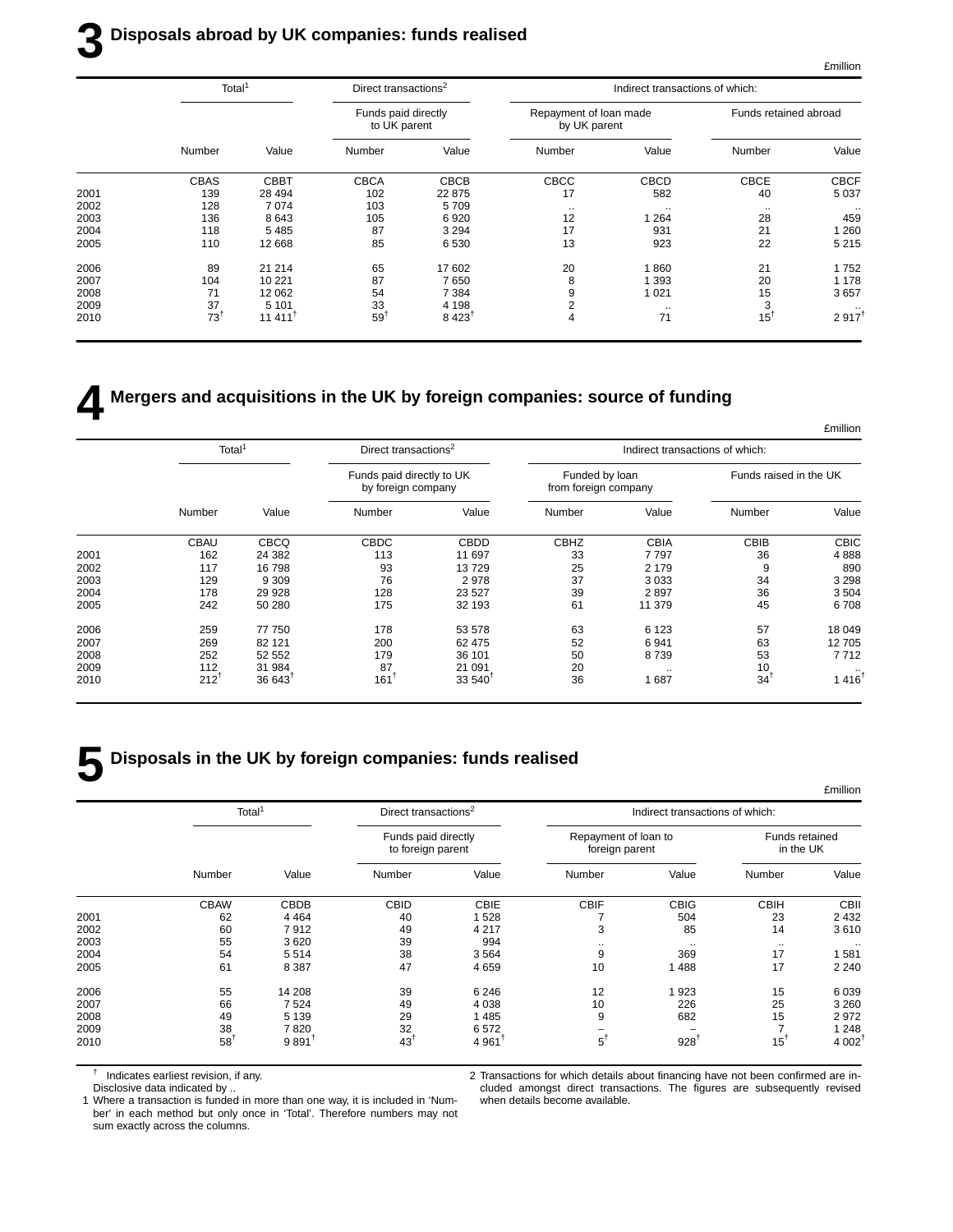|      | World Total           |                       |                 | EU                   |                  | Other Europe       | Europe Total          |                   | <b>USA</b>      |                    |
|------|-----------------------|-----------------------|-----------------|----------------------|------------------|--------------------|-----------------------|-------------------|-----------------|--------------------|
|      | Number                | Value                 | Number          | Value                | Number           | Value              | Number                | Value             | Number          | Value              |
|      | CBAQ                  | CBBI                  | <b>CBAY</b>     | CBAZ                 | HCK3             | HCK4               | HCJ3                  | HCJ4              | CBBA            | CBBB               |
| 2005 | 365                   | 32 732                | 157             | 5 0 5 6              | 18               | 1766               | 175                   | 6822              | 112             | 15 683             |
| 2006 | 405                   | 37 412                | 131             | 12 966               | 39               | 5962               | 170                   | 18 928            | 138             | 7 3 4 8            |
| 2007 | 441                   | 57814                 | 170             | 7 3 9 7              | 29               | 1 0 6 2            | 199                   | 8 4 5 9           | 115             | 21 676             |
| 2008 | 298                   | 29 670                | 102             | 13613                | 29               | 1720               | 131                   | 15 333            | 88              | 7 2 4 4            |
| 2009 | 118                   | 10 148                | 36              | 1800                 | 8                | 169                | 44                    | 1969              | 34              | 3 2 5 0            |
| 2010 | 199 <sup>†</sup>      | $12.414$ <sup>†</sup> | $66^{\dagger}$  | $2.979^{t}$          | 18 <sup>†</sup>  | $471$ <sup>t</sup> | $84^{\dagger}$        | $3,450^{\dagger}$ | 53 <sup>†</sup> | $6223^{\dagger}$   |
|      | <b>Other Americas</b> |                       | Americas Total  |                      | Asia             |                    | Australasia & Oceania |                   | Africa          |                    |
|      | Number                | Value                 | Number          | Value                | Number           | Value              | Number                | Value             | Number          | Value              |
|      | HCL3                  | HCL4                  | HCM3            | HCM4                 | HCN <sub>3</sub> | HCN4               | HCO <sub>3</sub>      | HCO <sub>4</sub>  | HCP3            | HCP4               |
| 2005 | 28                    | 3 9 5 7               | 140             | 19 640               | 26               | 2893               | 14                    | 738               | 8               | 2639               |
| 2006 | 25                    | $\ldots$              | 163             | $\ddotsc$            | 37               | 1 6 4 3            | 14                    | 692               | 21              | $\sim$             |
| 2007 | 38                    | 25 040                | 153             | 46716                | 35               | 422                | 28                    | 1 3 0 6           | 26              | 911                |
| 2008 | 17                    | 394                   | 105             | 7638                 | 29               | 809                | 22                    | 5 2 2 4           | 11              | 666                |
| 2009 | $\overline{7}$        | 1746                  | 41              | 4 9 9 6              | 14               | 964                | 13                    | 609               | 6               | 1610               |
| 2010 | $20^{\dagger}$        | $918^{+}$             | 73 <sup>†</sup> | $7.141$ <sup>†</sup> | $16^{\dagger}$   | $630^{1}$          | 19 <sup>†</sup>       | $667^{\dagger}$   | $\overline{7}$  | $526$ <sup>1</sup> |

# **6D** Area analysis of disposals abroad by UK companies

|      |                | <b>World Total</b>    |                | EU              |                  | Other Europe     |                       | Europe Total |             | <b>USA</b>           |  |
|------|----------------|-----------------------|----------------|-----------------|------------------|------------------|-----------------------|--------------|-------------|----------------------|--|
|      | Number         | Value                 | Number         | Value           | Number           | Value            | Number                | Value        | Number      | Value                |  |
|      | <b>CBAS</b>    | <b>CBBT</b>           | <b>CBBJ</b>    | <b>CBBK</b>     | HCK <sub>5</sub> | HCK <sub>6</sub> | HCJ5                  | HCJ6         | <b>CBBL</b> | <b>CBBM</b>          |  |
| 2005 | 110            | 12 6 68               | 47             | 2059            | 11               | 109              | 58                    | 2 1 6 8      | 24          | 7 0 3 3              |  |
| 2006 | 89             | 21 214                | 33             | 3 1 9 8         | 7                | 2019             | 40                    | 5 2 1 7      | 25          | 7 2 7 3              |  |
| 2007 | 104            | 10 221                | 44             | 3583            | 6                | 1 0 3 2          | 50                    | 4615         | 28          | 4654                 |  |
| 2008 | 71             | 12 062                | 30             | 3598            | 2                | $\cdot$ .        | 32                    | $\cdot$ .    | 22          | 6 1 9 7              |  |
| 2009 | 37             | 5 1 0 1               | 15             | 2 1 3 4         | 3                | 64               | 18                    | 2 1 9 8      | ⇁           | 1 2 7 7              |  |
| 2010 | $73^{\dagger}$ | $11.411$ <sup>†</sup> | $27^1$         | $529^{\dagger}$ | $5^{\dagger}$    | 263              | $32^{1}$              | 1792         | $15^{1}$    | $7.465$ <sup>T</sup> |  |
|      | Other Americas |                       | Americas Total |                 | Acia             |                  | Auetralacia & Oceania |              |             | $A$ frica            |  |

|      | <b>Other Americas</b> |                 | Americas Total   |                      | Asia             |                  | Australasia & Oceania |                  | Africa           |           |
|------|-----------------------|-----------------|------------------|----------------------|------------------|------------------|-----------------------|------------------|------------------|-----------|
|      | Number                | Value           | Number           | Value                | Number           | Value            | Number                | Value            | Number           | Value     |
|      | HCL <sub>5</sub>      | HCL6            | HCM <sub>5</sub> | HCM <sub>6</sub>     | HCN <sub>5</sub> | HCN <sub>6</sub> | HCO <sub>5</sub>      | HCO <sub>6</sub> | HCP <sub>5</sub> | HCP6      |
| 2005 | 2                     | $\cdot$ .       | 26               | $\ddot{\phantom{a}}$ | 12               | 760              |                       | $\cdot$ .        |                  | 460       |
| 2006 | 10                    | $\cdot$ .       | 35               | $\cdot$              | 9                | 8 0 8 5          |                       | 14               |                  | $\cdots$  |
| 2007 | 10                    | 195             | 38               | 4849                 |                  | 195              |                       | 533              | е                | 29        |
| 2008 | 6                     | 1 0 3 3         | 28               | 7 2 3 0              |                  | 388              |                       | 234              |                  |           |
| 2009 | 2                     | 536             | 9                | 1813                 | 3                | $\sim$           | 3                     | 1 0 0 2          | 4                | $\ddotsc$ |
| 2010 | $4^{\dagger}$         | $897^{\dagger}$ | $19^{1}$         | $8.362^{\dagger}$    | $11^{1}$         | $117^T$          | 5                     | 609              | $6^1$            | 531       |

† Indicates earliest revision, if any.

Disclosive data indicated by ..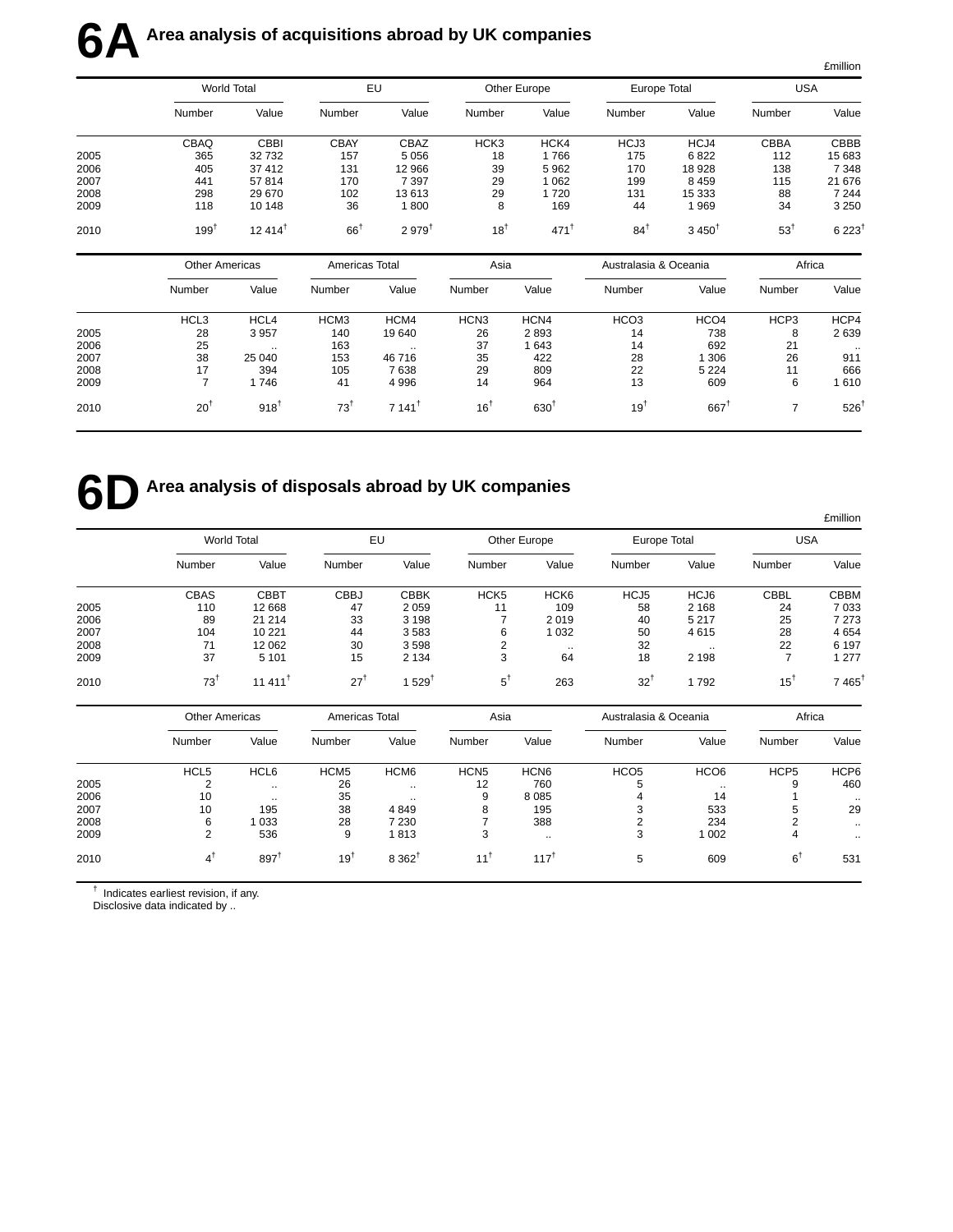| <b>USA</b>           |                | Europe Total     |                       | Other Europe         |                | EU                 |                 | World Total          |                       |      |
|----------------------|----------------|------------------|-----------------------|----------------------|----------------|--------------------|-----------------|----------------------|-----------------------|------|
|                      |                |                  |                       |                      |                |                    |                 |                      |                       |      |
| Value                | Number         | Value            | Number                | Value                | Number         | Value              | Number          | Value                | Number                |      |
| <b>CBCJ</b>          | <b>CBCI</b>    | HC <sub>18</sub> | HCI7                  | HCJ8                 | HCJ7           | <b>CBCH</b>        | <b>CBCG</b>     | <b>CBCQ</b>          | CBAU                  |      |
| 11741                | 73             | 27 485           | 113                   | 3578                 | 24             | 23 907             | 89              | 50 280               | 242                   | 2005 |
| 7 606                | 84             | 45 031           | 119                   | 2619                 | 27             | 42 412             | 92              | 77 750               | 259                   | 2006 |
| 14 270               | 79             | 39 896           | 127                   | 12 407               | 33             | 27 489             | 94              | 82 121               | 269                   | 2007 |
| 8 2 6 9              | 74             | 28 981           | 125                   | 11 063               | 40             | 17918              | 85              | 52 552               | 252                   | 2008 |
| 11 594               | 31             | 19 216           | 51                    | 3939                 | 19             | 15 277             | 32              | 31 984               | 112                   | 2009 |
| $19124$ <sup>1</sup> | $85^{\dagger}$ | $7935^{\dagger}$ | $76^{\dagger}$        | $4.079$ <sup>t</sup> | $29^{\dagger}$ | $3856^{\dagger}$   | 47 <sup>†</sup> | $36643^{\dagger}$    | $212^{1}$             | 2010 |
|                      | Africa         |                  | Australasia & Oceania |                      | Asia           |                    | Americas Total  |                      | <b>Other Americas</b> |      |
| Value                | Number         | Value            | Number                | Value                | Number         | Value              | Number          | Value                | Number                |      |
| HCO <sub>8</sub>     | HCO7           | HCN <sub>8</sub> | HCN7                  | HCM8                 | HCM7           | HCL8               | HCL7            | HCK8                 | HCK7                  |      |
| $\ddotsc$            | 3              | 3589             | 17                    | $\ldots$             | 22             | 17867              | 87              | 6 1 2 6              | 14                    | 2005 |
| $\ddotsc$            | 5              | $\sim$ $\sim$    | 13                    | 14 017               | 24             | 10874              | 98              | 3 2 6 8              | 14                    | 2006 |
| 320                  | 3              | 6 900            | 13                    | 15 4 90              | 19             | 19515              | 107             | 5 2 4 5              | 28                    | 2007 |
| $\ddotsc$            | 4              | $\ddotsc$        | 7                     | 4839                 | 26             | 17 576             | 90              | 9 3 0 7              | 16                    | 2008 |
|                      |                | 89               | 4                     | 199                  | 12             | 12 480             | 45              | 886                  | 14                    | 2009 |
| 204                  | 2              | $14^{\dagger}$   | $3^{\dagger}$         | $4210^{1}$           | $16^{\dagger}$ | $24,280^{\dagger}$ | $115^{\dagger}$ | $5.156$ <sup>t</sup> | 30 <sup>†</sup>       | 2010 |

# **7D** Area analysis of disposals in the UK by foreign companies

|      |                       |                  |                  |                  |                  |                  |                       |                      |                  | <b>£million</b>  |  |
|------|-----------------------|------------------|------------------|------------------|------------------|------------------|-----------------------|----------------------|------------------|------------------|--|
|      | <b>World Total</b>    |                  | EU               |                  |                  | Other Europe     |                       | Europe Total         |                  | <b>USA</b>       |  |
|      | Number                | Value            | Number           | Value            | Number           | Value            | Number                | Value                | Number           | Value            |  |
|      | <b>CBAW</b>           | <b>CBDB</b>      | <b>CBCR</b>      | <b>CBCS</b>      | HCJ9             | HCK <sub>2</sub> | HC <sub>I9</sub>      | HCJ2                 | <b>CBCT</b>      | <b>CBCU</b>      |  |
| 2005 | 61                    | 8 3 8 7          | 27               | 1873             | 8                | 516              | 35                    | 2 3 8 9              | 15               | 4736             |  |
| 2006 | 55                    | 14 208           | 16               | 8670             | 5                | $\ddotsc$        | 21                    |                      | 22               | 1953             |  |
| 2007 | 66                    | 7524             | 12               | 2851             | 4                | $\sim$ $\sim$    | 16                    | $\ddotsc$            | 31               | 3 0 6 3          |  |
| 2008 | 49                    | 5 1 3 9          | 18               | 2628             | 9                | 447              | 27                    | 3075                 | 12               | 1 3 5 9          |  |
| 2009 | 38                    | 7820             | 12               | 1 370            | 6                | $\sim$ $\sim$    | 18                    | $\ddot{\phantom{a}}$ | 10               | 4648             |  |
| 2010 | $58^{1}$              | $9891^{\dagger}$ | $19^{\dagger}$   | $6722^{t}$       | 10               | 271              | $29^{1}$              | $6993^{\dagger}$     | $15^{\dagger}$   | $1216^1$         |  |
|      | <b>Other Americas</b> |                  | Americas Total   |                  | Asia             |                  | Australasia & Oceania |                      | Africa           |                  |  |
|      | Number                | Value            | Number           | Value            | Number           | Value            | Number                | Value                | Number           | Value            |  |
|      | HCK <sub>9</sub>      | HCL <sub>2</sub> | HCL <sub>9</sub> | HCM <sub>2</sub> | HCM <sub>9</sub> | HCN <sub>2</sub> | HCN <sub>9</sub>      | HCO <sub>2</sub>     | HCO <sub>9</sub> | HCP <sub>2</sub> |  |
| 2005 | 3                     |                  | 18               | 4736             | 3                | $\sim$           | 4                     | 1 2 4 2              |                  | $\cdot\cdot$     |  |

2006 3 1 703 25 3 656 6 204 2 .. 1 1 2007 13 701 44 3 764 5 .. 1 .. − − 2008 4 .. 16 .. 3 .. 1 .. 2 93 2009 4 42 14 4 690 2 .. 1 .. 3 − 2010 8† 642† 23† 1 858† 3 1 033 3 7 − −

† Indicates earliest revision, if any

Disclosive data indicated by ..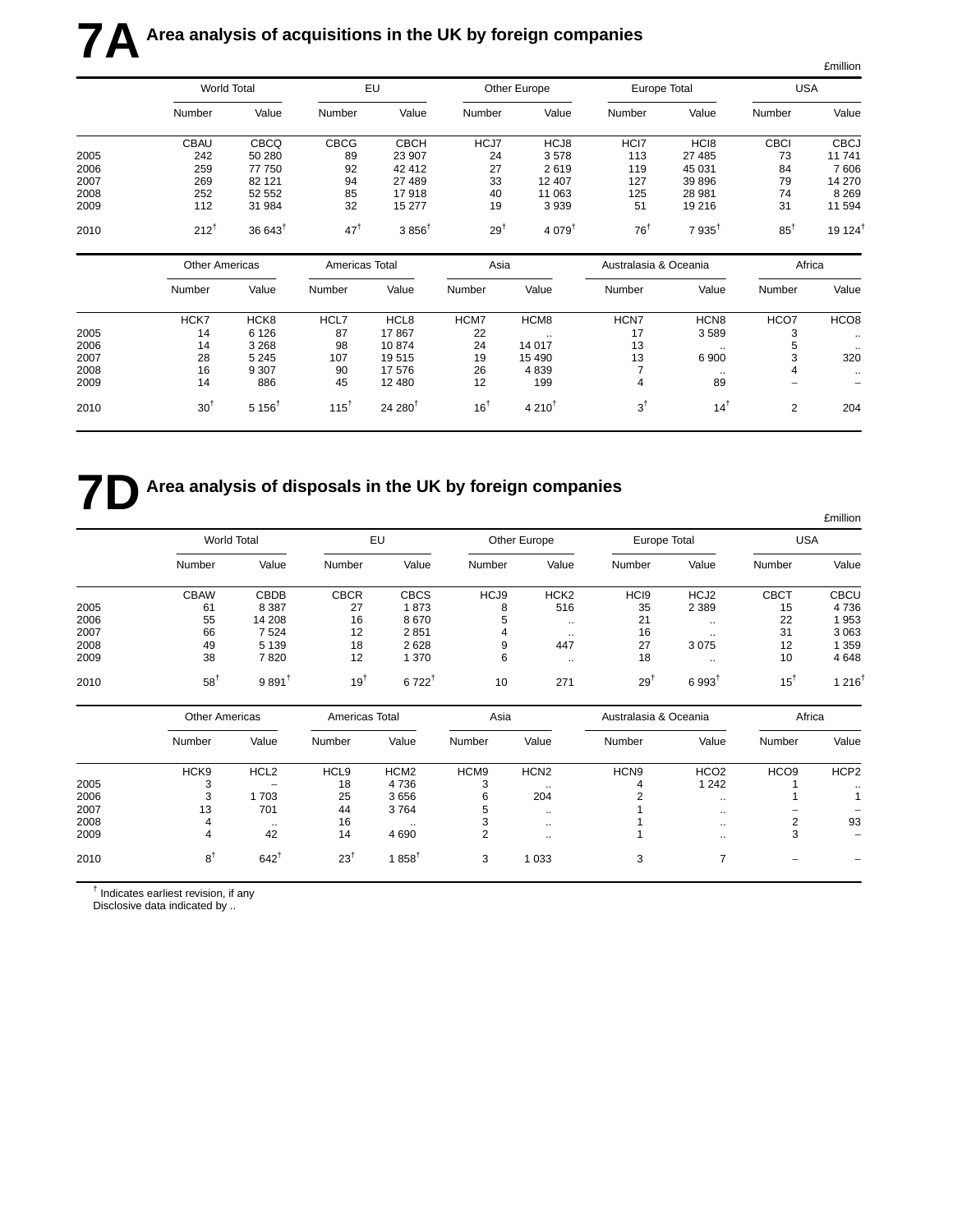|                      |                 | Total all mergers and<br>acquisitions |                 | Mergers and acquisitions of<br>independent companies | Sales of subsidiaries<br>between company groups |                 |
|----------------------|-----------------|---------------------------------------|-----------------|------------------------------------------------------|-------------------------------------------------|-----------------|
|                      | Number          | Value                                 | Number          | Value                                                | Number                                          | Value           |
|                      | AIHA            | <b>DUCM</b>                           | <b>DWVH</b>     | <b>HIKB</b>                                          | <b>DWVL</b>                                     | <b>HIKC</b>     |
| 2001                 | 492             | 28 994                                | 319             | 21 0 29                                              | 173                                             | 7965            |
| 2002                 | 430             | 25 236                                | 323             | 16 998                                               | 107                                             | 8 2 3 8         |
| 2003                 | 558             | 18 679                                | 392             | 10 954                                               | 166                                             | 7725            |
| 2004                 | 741             | 31 408                                | 577             | 22 8 82                                              | 164                                             | 8526            |
| 2005                 | 769             | 25 134                                | 604             | 16 276                                               | 165                                             | 8858            |
| 2006                 | 779             | 28 511                                | 628             | 20 180                                               | 151                                             | 8 3 3 1         |
| 2007                 | 869             | 26 778                                | 698             | 19779                                                | 171                                             | 6999            |
| 2008                 | 558             | 36 469                                | 445             | 33 469                                               | 113                                             | 3 0 0 0         |
| 2009                 | 286             | 12 195                                | 198             | 11 455                                               | 88                                              | 740             |
| 2010                 | $325^{\dagger}$ | $12605^{\dagger}$                     | $243^{\dagger}$ | $7775^{\dagger}$                                     | $82^{\dagger}$                                  | $4830^{1}$      |
| 2007 Q2              | 212             | 10 122                                | 158             | 5543                                                 | 54                                              | 4579            |
| Q <sub>3</sub>       | 258             | 7846                                  | 209             | 6904                                                 | 49                                              | 942             |
| Q4                   | 208             | 3 1 6 1                               | 172             | 2 0 6 8                                              | 36                                              | 1 0 9 3         |
| 2008 Q1              | 172             | 4545                                  | 136             | 3506                                                 | 36                                              | 1 0 3 9         |
| Q2                   | 183             | 9593                                  | 158             | 9 0 6 9                                              | 25                                              | 524             |
| Q <sub>3</sub>       | 104             | 4 1 3 3                               | 77              | 3789                                                 | 27                                              | 344             |
| Q4                   | 99              | 18 198                                | 74              | 17 105                                               | 25                                              | 1 0 9 3         |
| 2009 Q1              | 88              | 8 2 0 6                               | 59              | 8 0 7 2                                              | 29                                              | 134             |
| Q2                   | 59              | 729                                   | 41              | 579                                                  | 18                                              | 150             |
| Q <sub>3</sub>       | 62              | 1886                                  | 43              | 1652                                                 | 19                                              | 234             |
| Q <sub>4</sub>       | 77              | 1 3 7 4                               | 55              | 1 1 5 2                                              | 22                                              | 222             |
| 2010 Q1 <sup>1</sup> | 67              | 1 3 6 1                               | 50              | 825                                                  | 17                                              | 536             |
| Q2                   | $95^{\dagger}$  | $2032^{\dagger}$                      | $70^{\dagger}$  | $1272^{t}$                                           | 25                                              | 760             |
| Q <sub>3</sub>       | 80              | 2949                                  | 58              | 2017                                                 | $22^{\dagger}$                                  | $932^{\dagger}$ |
| Q4                   | 83              | 6 2 6 3                               | 65              | 3661                                                 | 18                                              | 2 602           |
| 2011 Q1              | 60              | 1 1 6 3                               | 43              | 749                                                  | 17                                              | 414             |

### **9 Mergers and acquisitions in the UK by UK companies: category of expenditure**

|                                                   |                                                               |                                                             |                                                        |                                                       |                                                 |                                                       |                                                                               | <b>£million</b>                                    |
|---------------------------------------------------|---------------------------------------------------------------|-------------------------------------------------------------|--------------------------------------------------------|-------------------------------------------------------|-------------------------------------------------|-------------------------------------------------------|-------------------------------------------------------------------------------|----------------------------------------------------|
|                                                   |                                                               |                                                             | Expenditure                                            |                                                       | Percentage of expenditure                       |                                                       |                                                                               |                                                    |
|                                                   |                                                               | Cash                                                        |                                                        |                                                       |                                                 |                                                       |                                                                               |                                                    |
|                                                   | Total                                                         | Independent<br>companies                                    | Subsidiaries                                           | <b>Issues of</b><br>ordinary<br>shares <sup>2</sup>   | Issues of fixed<br>interest<br>securities $^2$  | Cash                                                  | Issues of<br>ordinary shares                                                  | Issues of fixed<br>interest<br>securities          |
| 2001<br>2002<br>2003<br>2004<br>2005              | <b>DUCM</b><br>28 994<br>25 236<br>18 679<br>31 408<br>25 134 | <b>DWVW</b><br>8 4 8 9<br>9574<br>8956<br>12 080<br>13 4 25 | <b>DWVX</b><br>6704<br>7991<br>7 1 8 3<br>7822<br>8510 | AIHD<br>12 3 5 6<br>6780<br>1 6 6 7<br>10 338<br>2768 | AIHE<br>1 4 4 5<br>891<br>873<br>1 1 6 8<br>431 | <b>DWVY</b><br>52<br>69<br>86<br>$63$<br>$87$         | <b>DWVZ</b><br>43<br>27<br>9<br>33<br>11                                      | <b>DWWA</b><br>5<br>4542                           |
| 2006<br>2007<br>2008<br>2009<br>2010              | 28 511<br>26 778<br>36 469<br>12 195<br>12 605                | 13 671<br>31 333<br>2 9 3 7<br>$6,175$ <sup>†</sup>         | 8 1 3 1<br>6507<br>2851<br>709<br>$4520^{T}$           | 4 9 0 9<br>1910<br>8 4 3 5<br>1.560 <sup>†</sup>      | 335<br>1691<br>375<br>114.<br>350 <sup>†</sup>  | $\ddotsc$<br>76<br>94<br>$\frac{30}{85}$ <sup>†</sup> | $\cdot$ .<br>$\begin{array}{c} 18 \\ 5 \end{array}$<br>$69_{12}$ <sup>t</sup> | $\frac{2}{6}$<br>$\mathbf{1}$<br>$\mathbf{1}$<br>3 |
| 2007 Q2<br>Q <sub>3</sub><br>Q <sub>4</sub>       | 10 122<br>7846<br>3 1 6 1                                     | 3605<br>5 5 4 5<br>1697                                     | 4 3 6 1<br>833<br>1 0 3 7                              | 1874<br>358<br>270                                    | 282<br>1 1 1 0<br>157                           | 78<br>81<br>86                                        | $\begin{array}{c} 19 \\ 5 \end{array}$<br>9                                   | $\begin{array}{c} 3 \\ 14 \\ 5 \end{array}$        |
| 2008 Q1<br>Q2<br>Q <sub>3</sub><br>Q <sub>4</sub> | 4545<br>9593<br>4 1 3 3<br>18 198                             | 2578<br>8845<br>3 4 0 8<br>16 502                           | 913<br>520<br>328<br>1 0 9 0                           | 786<br>187<br>341<br>596                              | 268<br>41<br>56<br>10                           | 77<br>98<br>91<br>97                                  | 17<br>$\begin{array}{c} 2 \\ 8 \end{array}$<br>3                              | 6<br>$\mathbf{1}$                                  |
| 2009 Q1<br>Q2<br>Q <sub>3</sub><br>Q <sub>4</sub> | 8 2 0 6<br>729<br>1886<br>1 3 7 4                             | 332<br>130<br>1 4 0 9<br>1 0 6 6                            | 128<br>150<br>214<br>217                               | 7699<br>437<br>254<br>45                              | 47<br>12<br>9<br>46                             | 6<br>38<br>87<br>94                                   | 93<br>60<br>$\overline{13}$<br>3                                              | $\begin{array}{c} 1 \\ 2 \end{array}$<br>Ĭ.<br>3   |
| 2010 Q1<br>Q2<br>Q <sub>3</sub><br>Q4             | 1 3 6 1<br>2.032 <sup>†</sup><br>2949<br>6 2 6 3              | 765<br>986<br>1 1 6 5<br>3 2 5 9                            | 525<br>714.<br>$814$ <sup>T</sup><br>2 4 6 7           | 58<br>$275^1$<br>839<br>388                           | $\frac{13}{57}$<br>131<br>149                   | $\frac{95}{83}$<br>68<br>92                           | $14^{+}$<br>28<br>6                                                           | 1<br>$\frac{3}{4}$ <sup>1</sup>                    |
| 2011 Q1                                           | 1 1 6 3                                                       | 497                                                         | 412                                                    | 235                                                   | 19                                              | 78                                                    | 20                                                                            | 2                                                  |

† Indicates earliest revision, if any

Disclosive data are indicated with ..

1 The deal identification threshold has been increased from q1 2010 from £0.1m to £1.0m and as a consequence there is a discontinuity in the number of transactions reported.

£million

2 Issued to the vendor company as payment.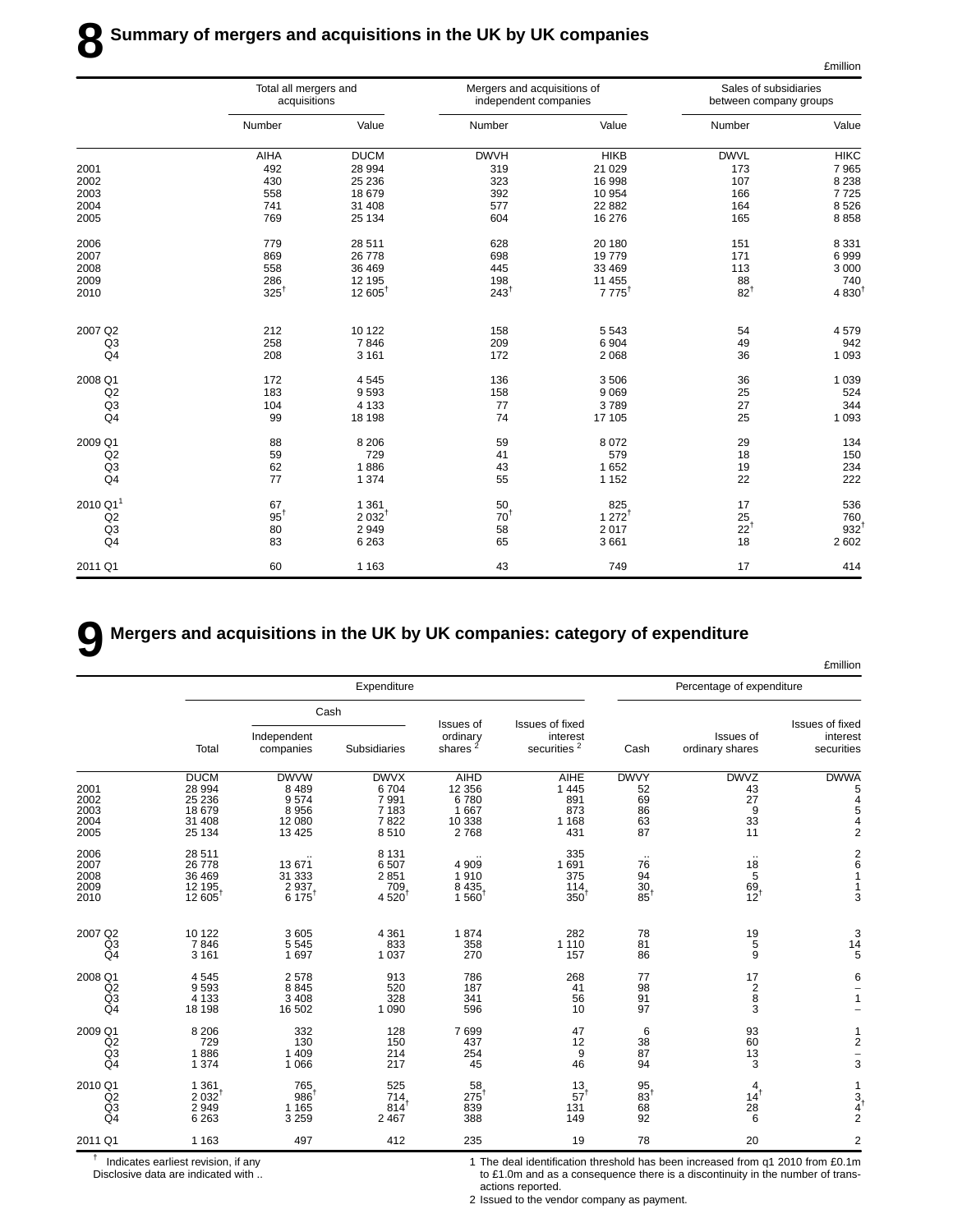# **10** Summary of net cross-border acquisitions and disposals

|                      | Net transactions abroad<br>by UK companies |                      | Net transactions in the UK<br>by foreign companies <sup>1</sup> |                   | Net cross-border transactions<br>involving UK companies |                       |
|----------------------|--------------------------------------------|----------------------|-----------------------------------------------------------------|-------------------|---------------------------------------------------------|-----------------------|
|                      | Number                                     | Value                | Number                                                          | Value             | Number                                                  | Value                 |
| 2001                 | 232                                        | 12 979               | 100                                                             | 19918             | 132                                                     | $-6939$               |
| 2002                 | 134                                        | 19552                | 57                                                              | 8886              | 77                                                      | 10 666                |
| 2003                 | 107                                        | 12 113               | 74                                                              | 5 6 8 9           | 33                                                      | 6424                  |
| 2004                 | 187                                        | 13 2 24              | 124                                                             | 24 4 14           | 63                                                      | $-111190$             |
| 2005                 | 255                                        | 20 064               | 181                                                             | 41 893            | 74                                                      | $-21829$              |
| 2006                 | 316                                        | 16 198               | 204                                                             | 63 542            | 112                                                     | $-47344$              |
| 2007                 | 337                                        | 47 593               | 203                                                             | 74 597            | 134                                                     | $-27004$              |
| 2008                 | 227                                        | 17 608               | 203                                                             | 47 413            | 24                                                      | $-29805$              |
| 2009                 | 81                                         | 5 0 4 7              | 74                                                              | 24 164            | $\overline{7}$                                          | $-19117$              |
| 2010                 | $126^{\dagger}$                            | $1003^{\dagger}$     | $154^{\dagger}$                                                 | $26752^{\dagger}$ | $-28$ <sup>t</sup>                                      | $-25749$ <sup>†</sup> |
| 2007 Q2              | 66                                         | 15819                | 49                                                              | 46 237            | 17                                                      | $-30418$              |
| Q <sub>3</sub>       | 118                                        | 5986                 | 68                                                              | 14 14 1           | 50                                                      | $-8155$               |
| Q <sub>4</sub>       | 68                                         | 24 750               | 39                                                              | 8 4 6 3           | 29                                                      | 16 287                |
| 2008 Q1              | 71                                         | 15 159               | 70                                                              | 20 320            | 1                                                       | $-5161$               |
| Q2                   | 72                                         | 519                  | 46                                                              | 17824             | 26                                                      | $-17305$              |
| Q <sub>3</sub>       | 53                                         | $-444$               | 43                                                              | 2 6 6 0           | 10                                                      | $-3104$               |
| Q4                   | 31                                         | 2 3 7 4              | 44                                                              | 6 6 0 9           | $-13$                                                   | $-4235$               |
| 2009 Q1              | 4                                          | 2 4 4 5              | 22                                                              | 10 197            | $-18$                                                   | $-7752$               |
| Q2                   | 25                                         | 2 0 8 5              | 11                                                              | 409               | 14                                                      | 1676                  |
| Q <sub>3</sub>       | 21                                         | $\ddotsc$            | 20                                                              | 1 2 1 9           | $\mathbf{1}$                                            |                       |
| Q <sub>4</sub>       | 31                                         | $\ldots$             | 21                                                              | 12 339            | 10                                                      |                       |
| 2010 Q1 <sup>2</sup> | 17                                         | $-1763$ <sup>t</sup> | 46                                                              | 14 039            | $-29$                                                   | $-15802$ <sup>t</sup> |
| Q2                   | $31^{+}$                                   | 1 4 2 7              | 33 <sup>†</sup>                                                 | $1749^{\dagger}$  |                                                         | $-322$                |
| Q <sub>3</sub>       | 36                                         | 1 1 1 9              | 40                                                              | 8 9 5 7           | $^{-2}_{-4}$ <sup>+</sup>                               | $-7838$               |
| Q4                   | 42                                         | 220                  | 35                                                              | 2 0 0 7           | $\overline{7}$                                          | $-1787$               |
| 2011 Q1              | 34                                         | 17 167               | 26                                                              | 5 6 8 7           | 8                                                       | 11 480                |

† Indicates earliest revision, if any.

Disclosive data indicated by ..

1 Includes acquisitions by foreign companies routed through their UK subsidiary companies.

2 The deal identification threshold has been increased at Q1 2010 from £0.1m to £1.0m and as a consequence there is a discontinuity in the number of transactions reported.

£million

### **R1 REVISIONS ANALYSIS Revisions since last mergers and acquisitions publication**

|                                                                                                                                             |                                                          |                            |                        |                                                      |                                     | £ million                  |
|---------------------------------------------------------------------------------------------------------------------------------------------|----------------------------------------------------------|----------------------------|------------------------|------------------------------------------------------|-------------------------------------|----------------------------|
|                                                                                                                                             |                                                          | 2010                       | 2010<br>Q <sub>1</sub> | 2010<br>Q2                                           | 2010<br>Q <sub>3</sub>              | 2010<br>Q4                 |
| Cross-border mergers, acquisitions and disposals                                                                                            |                                                          |                            |                        |                                                      |                                     |                            |
| Transactions abroad by UK companies                                                                                                         |                                                          |                            |                        |                                                      |                                     |                            |
| Value of acquisitions<br>Value of disposals                                                                                                 | CBBI<br>CBBT                                             | 190<br>1 4 0 1             | 25<br>167              | $-114$                                               | 8<br>366                            | 271<br>868                 |
| Transactions in the UK by foreign companies                                                                                                 |                                                          |                            |                        |                                                      |                                     |                            |
| Value of acquisitions<br>Value of disposals                                                                                                 | <b>CBCQ</b><br><b>CBDB</b>                               | $-2521$<br>250             |                        | $-41$                                                | 300<br>56                           | $-2780$<br>194             |
| Mergers and acquisitions in the UK by UK companies                                                                                          |                                                          |                            |                        |                                                      |                                     |                            |
| Summary of transactions                                                                                                                     |                                                          |                            |                        |                                                      |                                     |                            |
| Value of all acquisitions and mergers<br>Value of acquisitions of independent companies<br>Value of sales of subsidiary companies           | <b>DUCM</b><br><b>HIKB</b><br><b>HIKC</b>                | 2483<br>220<br>2 2 6 3     |                        | 13<br>13<br>$\qquad \qquad -$                        | $-8$<br>29<br>$-37$                 | 2 4 7 8<br>178<br>2 3 0 0  |
| Category of expenditure                                                                                                                     |                                                          |                            |                        |                                                      |                                     |                            |
| Cash paid for independent companies<br>Cash paid for subsidiary companies<br>Issue of ordinary shares<br>Issue of fixed interest securities | <b>DWVW</b><br><b>DWVX</b><br><b>AIHD</b><br><b>AIHE</b> | 189<br>2 2 2 5<br>18<br>51 |                        | 7<br>$\overline{\phantom{0}}$<br>4<br>$\overline{2}$ | 27<br>$-75$<br>$\overline{2}$<br>38 | 155<br>2 3 0 0<br>12<br>11 |